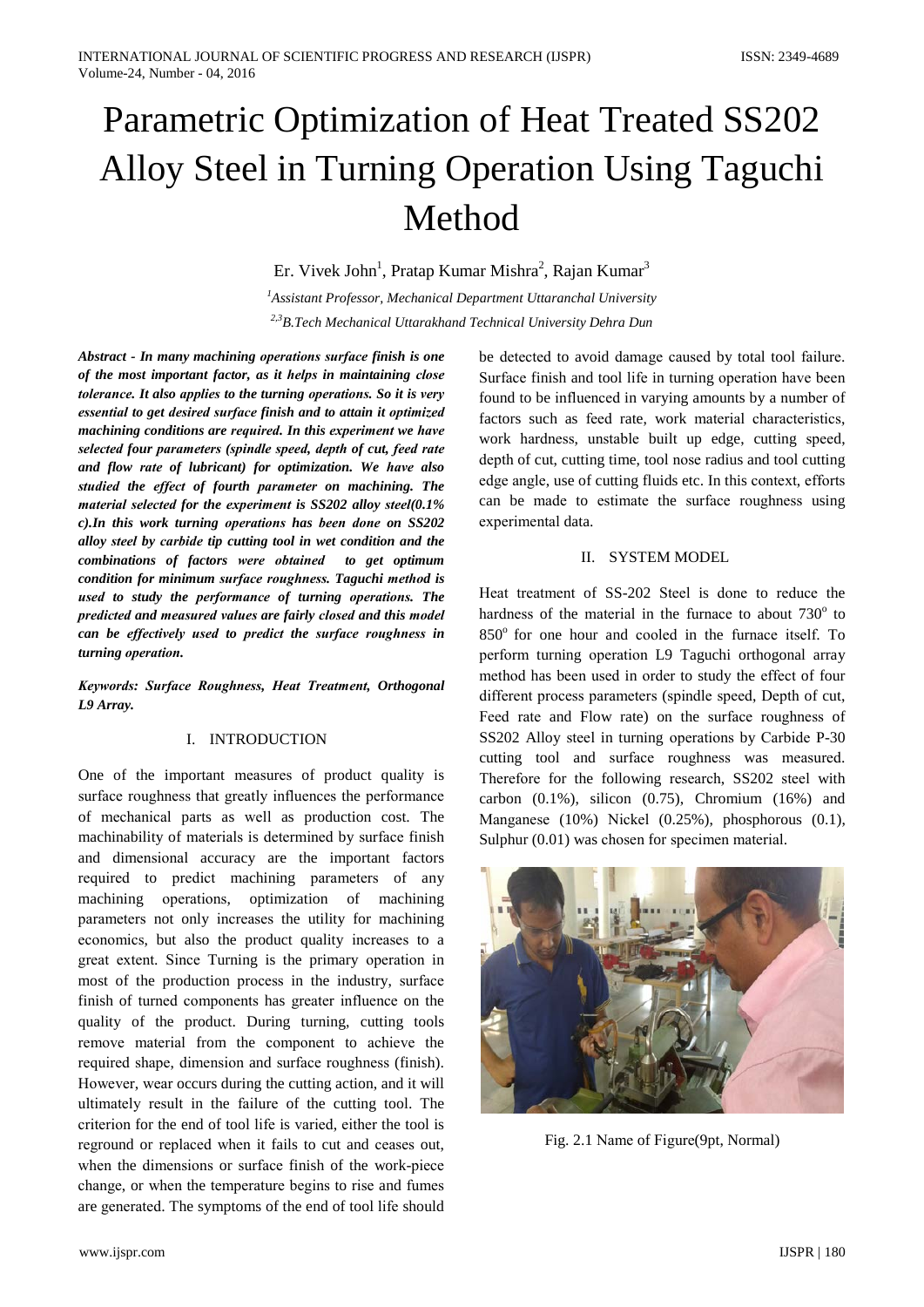# III. PREVIOUS WORK

Roughness measurement in turning operation is already been done by using different parameters and different conditions By Mr Vishal Francis to find the surface roughness of the material using Anova.<sup>[1]</sup>

In the second paper  $^{[2]}$  five different parameters have been taken and surface roughness of the material is measured using Taguchi method. In this article <sup>[3]</sup> an analytical equation is used to calculate surface roughness, Ra value. The deviation that often occurs between the expected and the obtained surface roughness during these machining operations is investigated.

# IV. PROPOSED METHODOLOGY

Taguchi Uses Design of experiment which reduces complex Algebra in simpler form and minimize the number of experiments, Taguchi proposed L9 orthogonal array for four different parameters and three different levels.

## Table No.1 Control Parameters at their various Levels

| <b>Factors</b>      | <b>Level 1</b> | <b>Level 2</b> | Level 3 |
|---------------------|----------------|----------------|---------|
| Depth of cut (mm)   | 0.3            | 0.6            | 0.2     |
| Feed (mm/rev)       | 0.2            | 0.4            | 0.6     |
| Spindle speed (rpm) | 500            | 350            | 225     |
| Flow rate (ml/s)    | 3.12           | 1.66           | 4.54    |

## V. SIMULATION/EXPERIMENTAL RESULTS

Table No 2: Results of Experimental Trial Runs for Turning

| Operation       |                                  |                         |                              |                             |                                           |             |           |
|-----------------|----------------------------------|-------------------------|------------------------------|-----------------------------|-------------------------------------------|-------------|-----------|
| S.n<br>$\bf{o}$ | <b>Spindl</b><br>espeed<br>(rpm) | Depth<br>of cut<br>(mm) | Feed<br>$\mathbf{m}$<br>rev) | Flow<br>rate<br>(ml/s)<br>) | Surfa<br>ce<br>roug<br>hness<br>$(\mu m)$ | <b>SNRA</b> | Me<br>-an |
| 1               | 500                              | 0.3                     | 0.2                          | 3.12                        | 43                                        | 32.6694     | 43        |
| $\overline{c}$  | 500                              | 0.6                     | 0.4                          | 1.66                        | 68.8                                      | 36.7518     | 68        |
| 3               | 500                              | 0.2                     | 0.6                          | 4.54                        | 25                                        | 27.9588     | 25        |
| $\overline{4}$  | 350                              | 0.3                     | 0.4                          | 4.54                        | 64                                        | 36.1236     | 64        |
| 5               | 350                              | 0.6                     | 0.6                          | 3.12                        | 46                                        | 33.2552     | 46        |
| 6               | 350                              | 0.2                     | 0.2                          | 1.66                        | 52                                        | 34.3201     | 52        |
| 7               | 225                              | 0.3                     | 0.6                          | 1.66                        | 38                                        | 31.5957     | 38        |
| 8               | 225                              | 0.6                     | 0.2                          | 4.54                        | 39                                        | 31.8213     | 39        |
| 9               | 225                              | 0.2                     | 0.4                          | 3.12                        | 28                                        | 28.9432     | 28        |

Table No. 3 Response Table for Signal to Noise Ratios

Smaller is better

| Level       | <b>Spindle</b><br>speed<br>A | Depth of<br>cut<br>в | Feed<br>rate<br>C | Flow rate of<br><b>lubricant</b> |  |
|-------------|------------------------------|----------------------|-------------------|----------------------------------|--|
|             | $-30.79$                     | $-30.41$             | $-32.94$          | $-34.22$                         |  |
| 2           | $-34.57$                     | $-33.46$             | $-33.94$          | $-31.62$                         |  |
| 3           | $-32.46$                     | $-33.94$             | $-30.94$          | $-31.97$                         |  |
| Delta       | 3.78                         | 3.54                 | 3.00              | 2.60                             |  |
| <b>Rank</b> |                              | $\overline{c}$       | 3                 |                                  |  |

From the table no. 4 optimum parameters for turning operations were A2, B3, C2 and D1.

Signal to noise ratio is utilized to measure the deviation of quality characteristics from the target. In this experiment the response in the surface roughness which should be minimized so the desired SNR characteristics are in the category of smaller is better. The difference of SNR between level 1, 2, 3 indicates that spindle speed contributes highest effect ( $\Delta$ max- $\Delta$ min=3.78). Depth of cut  $(\Delta max - \Delta min = 3.54)$ , Feed rate( $\Delta max - \Delta min = 3.00$ ) and Flow rate( $\Delta$ max- $\Delta$ min)=2.60

Therefore the predicted value of S/N ratio for turning operation

### $\eta$ <sub>p</sub> (Surface Roughness)

 $= -32.60 + [-30.79 - (-32.60)] + [-30.41 - (-32.60)] +$ 

 $[-30.94 - (-32.60)] + [-31.62 - (-32.60)] = 25.96$  um

Table No. 4: Response Table for Means

| Level | Spindle<br>speed(rpm) | Depth of<br>cut(mm) | Feed<br>rate(mm/rev) | Lubrication<br>rate(ml/s) |
|-------|-----------------------|---------------------|----------------------|---------------------------|
|       | 35.00                 | 35.00               | 44.67                | 52.93                     |
| 2     | 54.00                 | 48.33               | 53.60                | 39.00                     |
| 3     | 45.60                 | 51.27               | 36.33                | 42.67                     |
| Delta | 19.00                 | 16.27               | 17.27                | 13.93                     |
| Rank  |                       | 3                   | 2                    |                           |

From Table 5 Optimal Parameters for Surface Roughness were A1, B1, C3 and D2 table shows the SNR of the surface roughness for each level of the factors. The difference between level 1, 2 and 3 indicates Spindle Speed contributes the highest effect ( $\Delta$ max-min = 19.00) on the surface roughness followed by Feed rate ( $\Delta$ maxmin = 17.27), Depth of cut ( $\Delta$ max-min = 16.27), Lubrication rate ( $\Delta$ max-min = 13.93).

Therefore the Predicted optimal value of Surface Roughness

```
\beta_p (Surface Roughness)
```